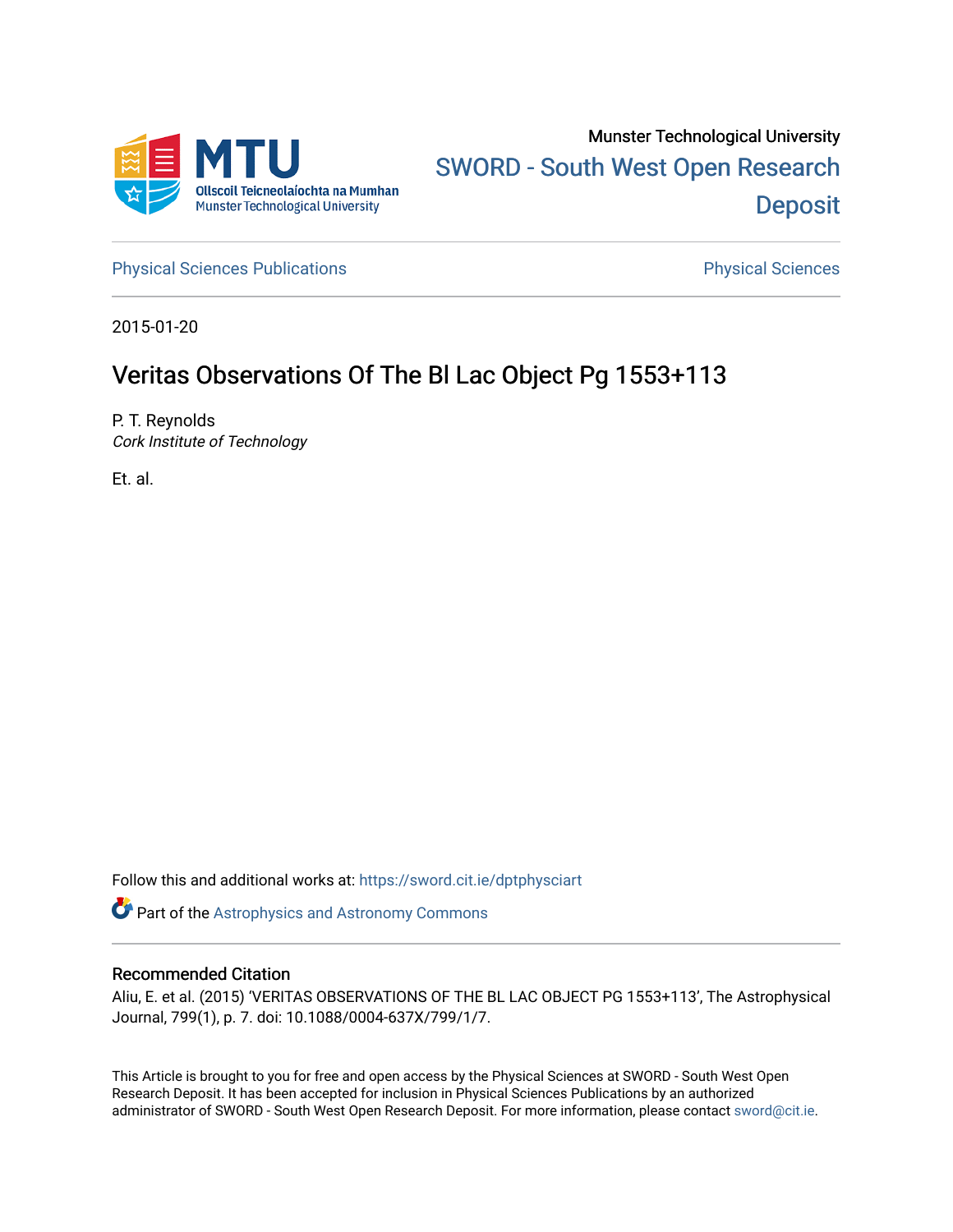## VERITAS OBSERVATIONS OF THE BL LAC OBJECT PG 1553+113

E. ALIU<sup>1</sup>, A. Archer<sup>2</sup>, T. Aune<sup>3</sup>, A. Barnacka<sup>4</sup>, B. Behera<sup>5</sup>, M. Beilicke<sup>2</sup>, W. Benbow<sup>6</sup>, K. Berger<sup>7</sup>, R. Bird<sup>8</sup>, J. H. Buckley<sup>2</sup>, V. Bugaev<sup>2</sup>, K. Byrum<sup>9</sup>, J. V Cardenzana<sup>10</sup>, M. Cerruti<sup>6</sup>, X. Chen<sup>5,11</sup>, L. Ciupik<sup>12</sup>, M. P. Connolly<sup>13</sup> W. Cui<sup>14</sup>, H. J. Dickinson<sup>10</sup>, J. Dumm<sup>15</sup>, J. D. Eisch<sup>10</sup>, M. Errando<sup>1</sup>, A. Falcone<sup>16</sup>, S. Federici<sup>5, 11</sup>, Q. Feng<sup>14</sup>, J. P. Finley<sup>14</sup>, P. FORTIN<sup>6</sup>, L. FORTSON<sup>15</sup>, A. FURNISS<sup>17</sup>, N. GALANTE<sup>6</sup>, G. H. GILLANDERS<sup>13</sup>, S. GRIFFIN<sup>18</sup>, S. T. GRIFFITHS<sup>19</sup>, J. GRUBE<sup>12</sup>, G. GYUK<sup>12</sup>, N. HÅKANSSON<sup>11</sup>, D. HANNA<sup>18</sup>, J. HOLDER<sup>7</sup>, G. HUGHES<sup>5</sup>, T. B. HUMENSKY<sup>20</sup>, C. A. JOHNSON<sup>17</sup>, P. KAARET<sup>19</sup>, P. Kar<sup>21</sup>, M. Kertzman<sup>22</sup>, Y. Khassen<sup>8</sup>, D. Kieda<sup>21</sup>, H. Krawczynski<sup>2</sup>, F. Krennrich<sup>10</sup>, S. Kumar<sup>7</sup>, M. J. Lang<sup>13</sup>, A. Madhavan10, S. McArthur23, A. McCann24, K. Meagher25, J. Millis26, P. Moriarty13*,*27, D. Nieto20, A. O'Faoláin de Bhróithe<sup>5</sup>, R. A. Ong<sup>3</sup>, M. Orr<sup>10</sup>, A. N. Otte<sup>25</sup>, N. Park<sup>23</sup>, J. S. Perkins<sup>28</sup>, M. Pohl<sup>5,11</sup>, A. Popkow<sup>3</sup>, H. Prokoph<sup>5</sup>, E. Pueschel<sup>8</sup>, J. Quinn<sup>8</sup>, K. Ragan<sup>18</sup>, J. Rajotte<sup>18</sup>, L. C. Reyes<sup>29</sup>, P. T. Reynolds<sup>30</sup>, G. T. Richards<sup>25</sup>, E. ROACHE<sup>6</sup>, G. H. SEMBROSKI<sup>14</sup>, K. SHAHINYAN<sup>15</sup>, D. STASZAK<sup>18</sup>, I. TELEZHINSKY<sup>5,11</sup>, J. V. TUCCI<sup>14</sup>, J. TYLER<sup>18</sup>, A. VARLOTTA<sup>14</sup>, V. V. VASSILIEV<sup>3</sup>, S. P. WAKELY<sup>23</sup>, A. WEINSTEIN<sup>10</sup>, R. WELSING<sup>5</sup>, A. WILHELM<sup>5,11</sup>, D. A. WILLIAMS<sup>17</sup>, AND B. ZITZER<sup>9</sup><br><sup>1</sup> Department of Physics and Astronomy, Barnard College, Columbia University, NY 10027, USA <sup>2</sup> Department of Physics, Washington University, St. Louis, MO 63130, USA  $^3$  Department of Physics and Astronomy, University of California, Los Angeles, CA 90095, USA  $^4$  Harvard-Smithsonian Center for Astrophysics, 6 <sup>5</sup> DESY, Platanenallee 6, 15738 Zeuthen, Germany<br><sup>5</sup> DESY, Platanenallee 6, 15738 Zeuthen, Germany<br><sup>7</sup> Department of Physics and Astronomy and the Bartol Research Institute, University of Delaware, Newark, DE 19716, USA<br> <sup>14</sup> Department of Physics and Astronomy, Purdue University, West Lafayette, IN 47907, USA<br><sup>15</sup> School of Physics and Astronomy, University of Minnesota, Minneapolis, MN 55455, USA<br><sup>16</sup> Department of Astronomy and Astroph <sup>17</sup> Santa Cruz Institute for Particle Physics and Department of Physics, University of California, Santa Cruz, CA 95064, USA<br><sup>18</sup> Physics Department, McGill University, Montreal, QC H3A 2TR, Canada<br><sup>19</sup> Department of Phy

*Received 2014 June 28; accepted 2014 October 14; published 2015 January 9*

## ABSTRACT

We present results from VERITAS observations of the BL Lac object PG 1553+113 spanning the years 2010, 2011, and 2012. The time-averaged spectrum, measured between 160 and 560 GeV, is well described by a power law with a spectral index of  $4.33 \pm 0.09$ . The time-averaged integral flux above 200 GeV measured for this period was  $(1.69 \pm 0.06) \times 10^{-11}$  photons cm<sup>-2</sup> s<sup>-1</sup>, corresponding to 6.9% of the Crab Nebula flux. We also present the combined *γ* -ray spectrum from the *Fermi* Large Area Telescope and VERITAS covering an energy range from 100 MeV to 560 GeV. The data are well fit by a power law with an exponential cutoff at 101*.*9±3*.*2 GeV. The origin of the cutoff could be intrinsic to PG 1553+113 or be due to the *γ* -ray opacity of our universe through pair production off the extragalactic background light (EBL). Given lower limits to the redshift of *z >* 0*.*395 based on optical*/*UV observations of PG 1553+113, the cutoff would be dominated by EBL absorption. Conversely, the small statistical uncertainties of the VERITAS energy spectrum have allowed us to provide a robust upper limit on the redshift of PG 1553+113 of *z* ≤ 0.62. A strongly elevated mean flux of  $(2.50 \pm 0.14) \times 10^{-11}$  photons cm<sup>-2</sup> s<sup>-1</sup> (10.3% of the Crab Nebula flux) was observed during 2012, with the daily flux reaching as high as (4*.*44±0*.*71)×10−<sup>11</sup> photons cm−<sup>2</sup> <sup>s</sup>−<sup>1</sup> (18.3% of the Crab Nebula flux) on MJD 56048. The light curve measured during the 2012 observing season is marginally inconsistent with a steady flux, giving a  $\chi^2$  probability for a steady flux of 0.03%.

*Key word:* BL Lacertae objects: general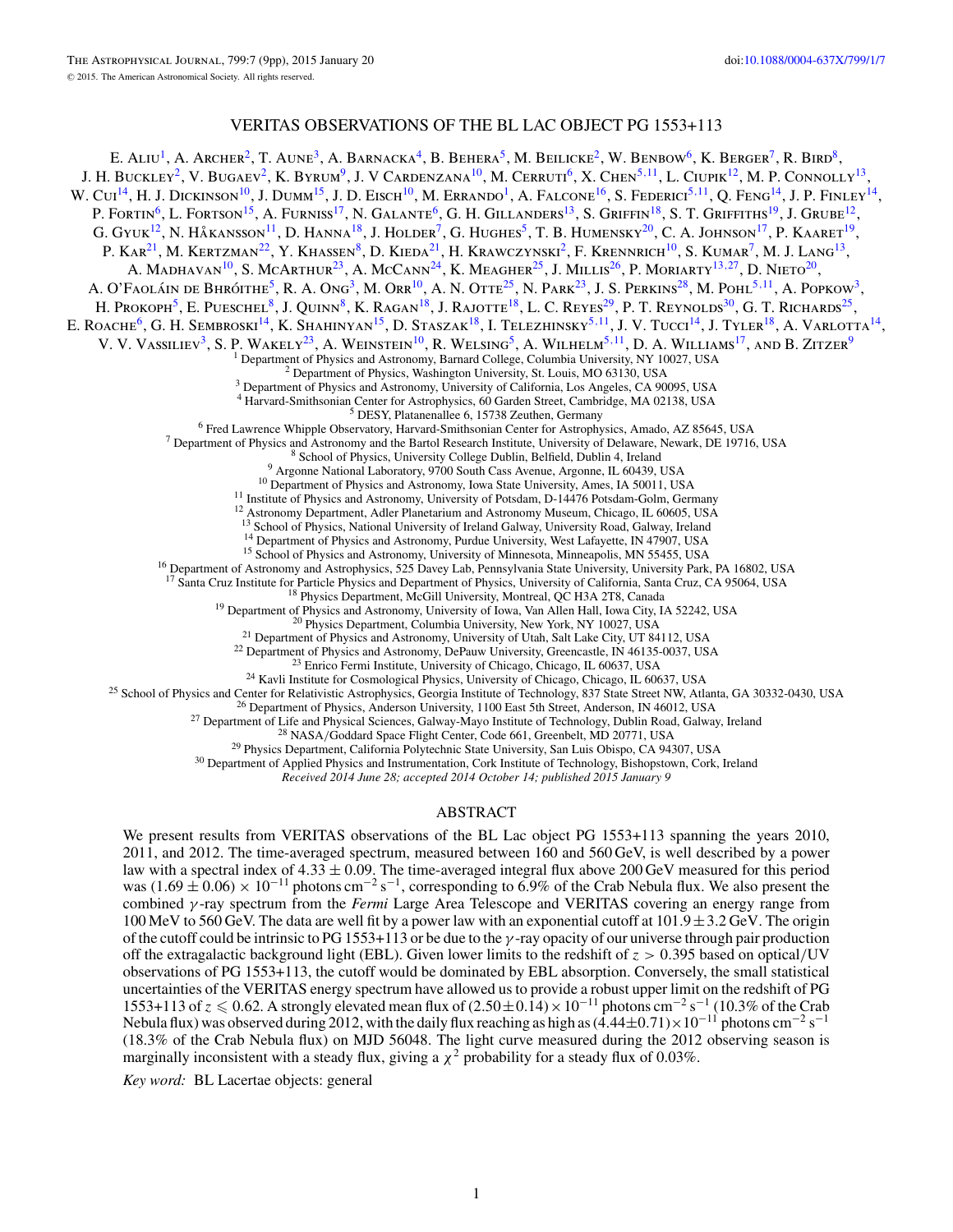#### 1. INTRODUCTION

<span id="page-2-0"></span>PG 1553+113 was first discovered by Green et al. [\(1986\)](#page-8-0) and is classified as a high-frequency-peaked BL Lac object (HBL; Falomo et al. [1994;](#page-8-0) Giommi et al. [1995;](#page-8-0) Beckmann et al. [2002\)](#page-8-0). Evidence of very-high-energy (VHE;  $E \ge 100 \text{ GeV}$ ) gamma-ray emission from this source was first reported by H.E.S.S. in 2005 (Aharonian et al. [2006a\)](#page-8-0) and was later confirmed by observations made with the MAGIC telescope in 2005 and 2006 (Albert et al. [2007\)](#page-8-0). Due to its featureless optical spectrum, the redshift of PG 1553+113 remains highly uncertain. Constraints on the redshift, however, have been continually narrowing with improved optical measurements and limits from VHE observations (e.g., Sbarufatti et al. [2006;](#page-9-0) Treves et al. [2007;](#page-9-0) Aharonian et al. [2006a;](#page-8-0) Mazin & Goebel [2007\)](#page-8-0). Recent measurements using the *Hubble Space Telescope* (*HST*) Cosmic Origins Spectrograph (COS) have yielded the strictest redshift constraints to date—setting a firm lower limit of *z >* 0*.*395 (Danforth et al. [2010\)](#page-8-0).

PG 1553+113 is readily detected in the high-energy (HE;  $~\sim$ 100 MeV to 100 GeV) and VHE gamma-ray regimes. The Large Area Telescope (LAT), on board the *Fermi* satellite, obtained a detection for this source after the first three months of observations, with a significance greater than 30 standard deviations (*σ*) above the background (Abdo et al. [2009\)](#page-8-0). The imaging atmospheric Cherenkov telescope array, VERITAS, is capable of detecting PG 1553+113 above 100 GeV with a significance of 5*σ* after ∼43 minutes of observations, given its average flux. Previous measurements of PG 1553+113, made by H.E.S.S., yielded a time-averaged VHE spectral index Γ (refers to photon spectrum  $dN/dE \propto E^{-\Gamma}$ ) of 4.46 ± 0.34 between 225 GeV and 1*.*3 TeV (Aharonian et al. [2008\)](#page-8-0), consistent with measurements by MAGIC (Albert et al. [2007\)](#page-8-0). The *Fermi*-LAT 2 Year Catalog reports the spectral index between 100 MeV and 100 GeV to be  $1.67 \pm 0.02$  (Nolan et al. [2012\)](#page-9-0).<sup>31</sup>

The results from VERITAS observations of PG 1553+113 presented in this paper are organized as follows: Sections 2 and [3](#page-3-0) summarize the VERITAS and *Fermi*-LAT observations of PG 1553+113, respectively. Source variability at high and very high energies is discussed in Section [4.](#page-3-0) Constraints on the source redshift obtained using VERITAS observations are presented alongside previous constraints in Section [5.](#page-5-0) Finally, a discussion and conclusions are given in Section [6.](#page-8-0)

#### 2. VERITAS OBSERVATIONS

The VERITAS array of imaging atmospheric Cherenkov telescopes (IACTs) is located in southern Arizona (31 $\degree$ 40'30"N, 110◦57 07W) at an elevation of 1*.*3 km above sea level and is described in Kieda et al. [\(2013\)](#page-8-0). The array is comprised of four Davies–Cotton telescopes, each 12 m in diameter, arranged in an approximate diamond configuration with telescope separations of ∼100 m. The optical system of each telescope has a focal length of 12 m, and consists of 345 individual hexagonal mirror facets with a total mirror area of  $110 \text{ m}^2$ . The focal plane instrument is made up of 499 photo-multiplier tubes (PMTs) each with a 0.<sup>2</sup>15 field of view (FoV), yielding a total camera FoV of 3°<sub>2</sub>5. The stereoscopic four-telescope array system began operation in September of 2007.

VERITAS observed PG 1553+113 (VER J1555+111) from 2010 May to 2012 June for a total of 95 hr. Observations



**Figure 1.** *Fermi*-LAT spectrum of PG 1553+113 (grey shaded area and open data points) plotted along with the VERITAS spectrum (solid black data points and line). The highest energy bin in the *Fermi*-LAT spectrum represents the 95% confidence level upper limit of the flux in this bin. The dashed lines shows the best fit to the combined spectrum using a power law with an exponential cutoff.

were performed in wobble mode, with the source position offset from the telescope pointing direction by 0*.* ◦5, allowing for simultaneous background estimation. The range of zenith angles for these observations was 20◦ to 30◦, with an average of 23◦. The small zenith angles and event selection cuts optimized for a soft-spectrum source yield an analysis energy threshold (energy of peak photon rate after cuts) of 180 GeV. Events were reconstructed following the procedure outlined in Acciari et al. [\(2008\)](#page-8-0).

The circular signal region used in the analysis was centered on the nominal source position and extended radially outward 0.14. After applying quality selection criteria based on weather and instrument stability, and correcting for instrument read-out dead time, a total of 80 hr of live time were obtained. These PG 1553+113 data yield an overall detection significance of 53*σ* using Equation (17) of Li & Ma [\(1983\)](#page-8-0). The excess is consistent with a point source. The annual and cumulative analysis results are summarized in Table [1.](#page-3-0)

Figure 1 shows the time-averaged VERITAS spectrum for PG 1553+113 (black data points). The spectrum is well fit by a power law of the form:

$$
\left(\frac{dN}{dE}\right)_{\text{VERITAS}} = (4.80 \pm 0.17) \times 10^{-11}
$$

$$
\times \left(\frac{E}{0.3 \text{ TeV}}\right)^{-4.33 \pm 0.09} \text{photons cm}^{-2} \text{ s}^{-1} \text{ TeV}^{-1}, \quad (1)
$$

yielding a fit probability of 3% ( $\chi^2/\nu = 10.8/4$ ). The timeaveraged integral flux above 200 GeV is  $(1.69 \pm 0.06)$  ×  $10^{-11}$  photons cm<sup>-2</sup> s<sup>-1</sup>, or 6.9% of the Crab Nebula flux (Mohanty et al. [1998\)](#page-9-0). Extensive studies of systematic uncertainties of the spectral index were performed for a range of sources with soft and hard spectral indices (Madhavan [2013\)](#page-8-0) by varying cut efficiencies, indicating that the systematic uncertainties of the spectral index is less than 0.2. Systematic uncertainties associated with the absolute energy calibration due to throughput uncertainties are estimated at the level of 20%, thereby also causing systematic uncertainties of 55% for the absolute fluxes for the very soft spectrum of PG 1553+13. A secondary analysis

<sup>31</sup> The full two year *Fermi*-LAT catalog can be found online at: [http://fermi.gsfc.nasa.gov/ssc/data/access/lat/2yr\\_catalog/](http://fermi.gsfc.nasa.gov/ssc/data/access/lat/2yr_catalog/)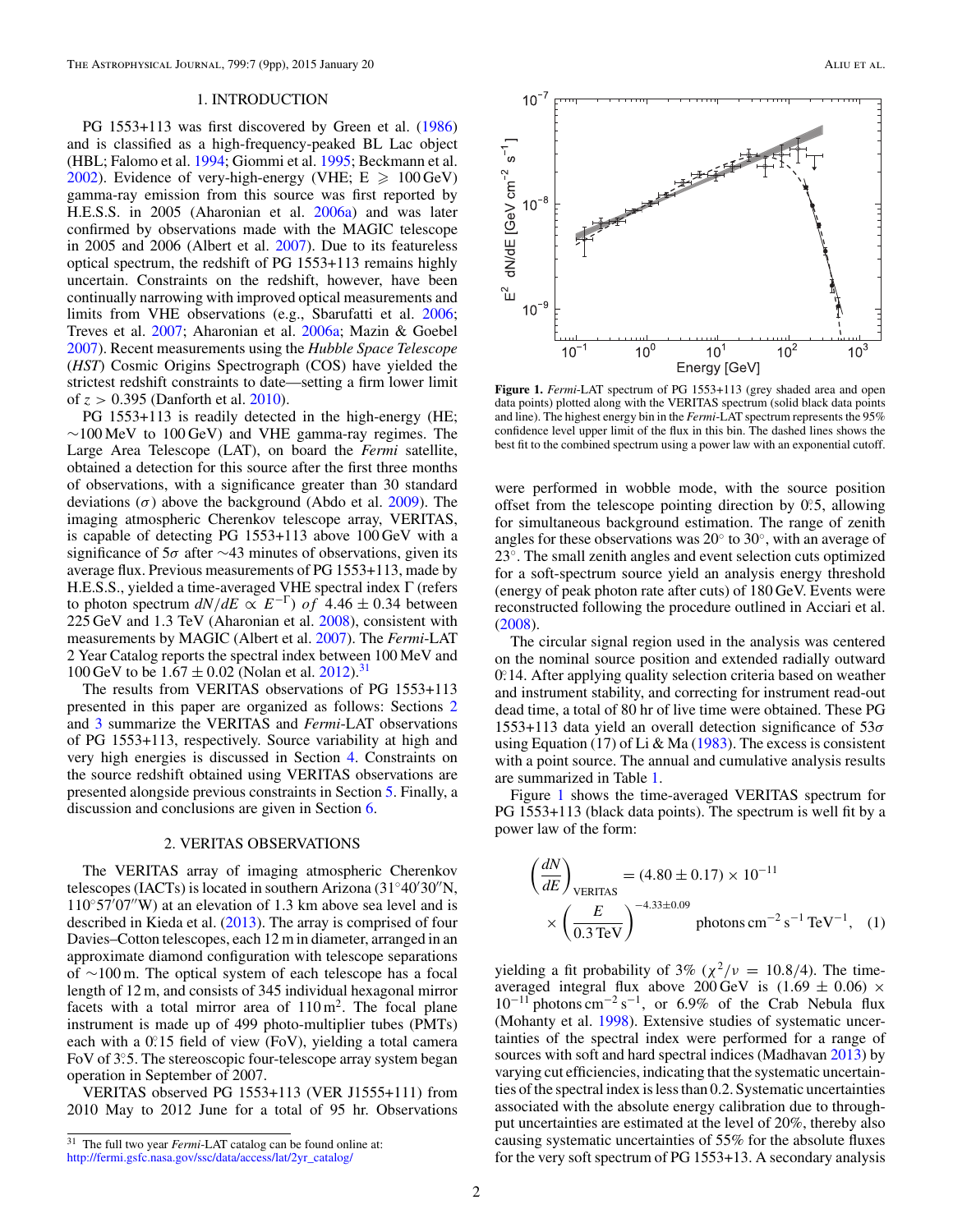**Table 1** Summary of VERITAS Observations from 2010, 2011, and 2012

<span id="page-3-0"></span>

|       | Live<br>Time | Signif.    | On    | <b>OFF</b> | Excess <sup>a</sup> |                          | $\Phi$ (>200 GeV)                              | $%$ Crab<br>Nebula |
|-------|--------------|------------|-------|------------|---------------------|--------------------------|------------------------------------------------|--------------------|
|       | (hours)      | $(\sigma)$ |       |            |                     | $(dN/dE \propto E^{-1})$ | $(10^{-11}$ cm <sup>-2</sup> s <sup>-1</sup> ) | Flux               |
| 2010  | 25           | 27         | 4800  | 22000      | 1654                | $4.37 \pm 0.16$          | $1.64 \pm 0.11$                                | 6.8                |
| 2011  | 39           | 31         | 6490  | 30400      | 2143                | $4.35 \pm 0.15$          | $1.35 \pm 0.08$                                | 5.5                |
| 2012  | 16           | 36         | 3250  | 11100      | 1663                | $4.28 \pm 0.14$          | $2.50 \pm 0.14$                                | 10.3               |
| Total | 80           | 53         | 14540 | 63500      | 5460                | $4.33 \pm 0.09$          | $1.69 \pm 0.06$                                | 6.9                |

**Notes.** The integral flux is denoted as Φ in the following.

<sup>a</sup> The excess has been calculated using a normalization factor for the background of  $\alpha = 0.143$ .

of PG 1553+113 using an independent analysis package, yields an energy spectrum that is within these systematic uncertainties.

#### 3. *FERMI*-LAT OBSERVATIONS

In addition to being a strongly detected source at VHE, PG 1553+113 is also bright in the HE regime. A total of 1227 days (∼3*.*4 yr) of LAT observations yield a detection significance of  $81\sigma$ . The source is one of only 104 blazars (58 flat-spectrum radio quasars, 42 BL Lac objects, and 4 with unknown classification) in the LAT Bright AGN Sample (LBAS) obtained from the first three months of *Fermi*-LAT data (Abdo et al. [2009\)](#page-8-0).

The analysis of *Fermi*-LAT data for PG 1553+113 was performed using the Pass 7 version of photon selection and the ScienceTools-v9r23p1 suite of analysis tools. Data were extracted within a 40 $\degree \times 40\degree$  square on the sky centered around the PG 1553+113 source position and binned into  $0.2 \times 0.2$ pixels using an Aitoff projection. Events with energies between 100 MeV and 300 GeV were selected and binned in energy using 10 bins per decade. A binned likelihood analysis was performed on the resulting photon counts cube.

The best-fit spectrum obtained using the binned likelihood analysis is given by

$$
\left(\frac{dN}{dE}\right)_{Fermi} = (2.42 \pm 0.06) \times 10^{-12}
$$
\n
$$
\times \left(\frac{E}{2239 \text{ MeV}}\right)^{-1.71 \pm 0.02} \text{photons cm}^{-2} \text{ s}^{-1} \text{ MeV}^{-1},\tag{2}
$$

where 2239 MeV is the de-correlation energy quoted in the *Fermi*-LAT Second Source Catalog (Nolan et al. [2012\)](#page-9-0). Figure [1](#page-2-0) shows the butterfly fit obtained from the *Fermi*-LAT data (gray shaded area) along with individual flux points (open circles). The flux points were calculated using the best-fit spectral index and fitting the flux normalization independently within each energy bin. The spectral index is in good agreement with that from the *Fermi*-LAT 2 Year Catalog  $(1.67 \pm 0.02)$  (Nolan et al. [2012\)](#page-9-0). As can be seen in Figure [1,](#page-2-0) the transition of the spectrum from the HE to VHE regime is very sharp. This sharp change in spectral slope could be predominantly a result of extragalactic background light (EBL) absorption given that PG 1553+113 is known to have a redshift of at least 0.395 (Danforth et al. [2010\)](#page-8-0).

The combined *Fermi*-LAT and VERITAS spectra show clear evidence of a cutoff at ∼100 GeV. The best-fit parameters resulting from a fit to a power law with an exponential

cutoff are

$$
\left(\frac{dN}{dE}\right)_{\text{combined}} = (2.46 \pm 0.08) \times 10^{-10} \left(\frac{E}{10 \,\text{GeV}}\right)^{-1.61 \pm 0.02}
$$

$$
\times \exp\left(\frac{-E}{(101.9 \pm 3.2) \,\text{GeV}}\right) \text{ photons cm}^{-2} \,\text{s}^{-1} \,\text{GeV}^{-1},\tag{3}
$$

yielding a fit probability of 39% ( $\chi^2/\nu = 18/17$ ).<sup>32</sup> Attempting to fit the spectrum with a log-parabolic function does not give an acceptable fit ( $\chi^2/\nu = 456/17$ ).

#### 4. MULTIWAVELENGTH VARIABILITY

MAGIC observations of PG 1553+113, spread over five years (2005–2009), indicate flux variability above 150 GeV (Aleksic´ et al. [2012\)](#page-8-0). The lowest and highest flux states measured by MAGIC during this time period differ by a factor of  $\sim$ 3. Observations made by *Fermi*-LAT exhibit clear signs of longterm variability above 200 MeV, with a constant-flux probability of  $\sim$ 3 × 10<sup>-6</sup>. This is illustrated in Figure [2](#page-4-0) where the integral flux above 200 MeV, binned weekly, is shown. This variability occurs on approximate timescales of hundreds of days. In the analysis of the first ∼200 days of *Fermi*-LAT data, Abdo et al. [\(2010\)](#page-8-0) report a constant flux (*E >* 200 MeV) fit probability of 54% using a two-day binning timescale.

Figures [3](#page-4-0) and [4](#page-5-0) show the contemporaneous *Fermi*-LAT and VERITAS light curves for 2010 and 2011, respectively. The *Fermi*-LAT data are binned into two-day-wide bins and the VERITAS data into one-day-wide bins. The LAT-measured integral fluxes above 200 MeV and above 1 GeV are shown along with the VERITAS-measured integral flux above 200 GeV. The average integral fluxes above 200 GeV during the 2010 and 2011 VERITAS observing seasons were 6.8% and 5.5% of the Crab Nebula flux, respectively. Both the *Fermi*-LAT and VERITAS data are consistent with resulting from a steady flux over these time periods.

Figure [5](#page-6-0) shows the LAT and VERITAS light curves for 2012. The average integral flux above 200 GeV in 2012 was 10.2% of the Crab Nebula flux. Marginal flux variability in 2012 is suggested, since the probability that the VERITAS data result from a steady source flux is just 0.03%. On the other hand, *Fermi*-LAT data during the time periods of VERITAS observations show no evidence for variability, as is indicated by large probabilities for a steady flux measured by applying a  $\chi^2$ test. The variability results for *Fermi*-LAT and VERITAS from 2010, 2011, and 2012 are summarized in Table [2.](#page-4-0)

<sup>32</sup> The fit uses the *Fermi*-LAT flux points but does not include the upper limit between 176 and 223 GeV.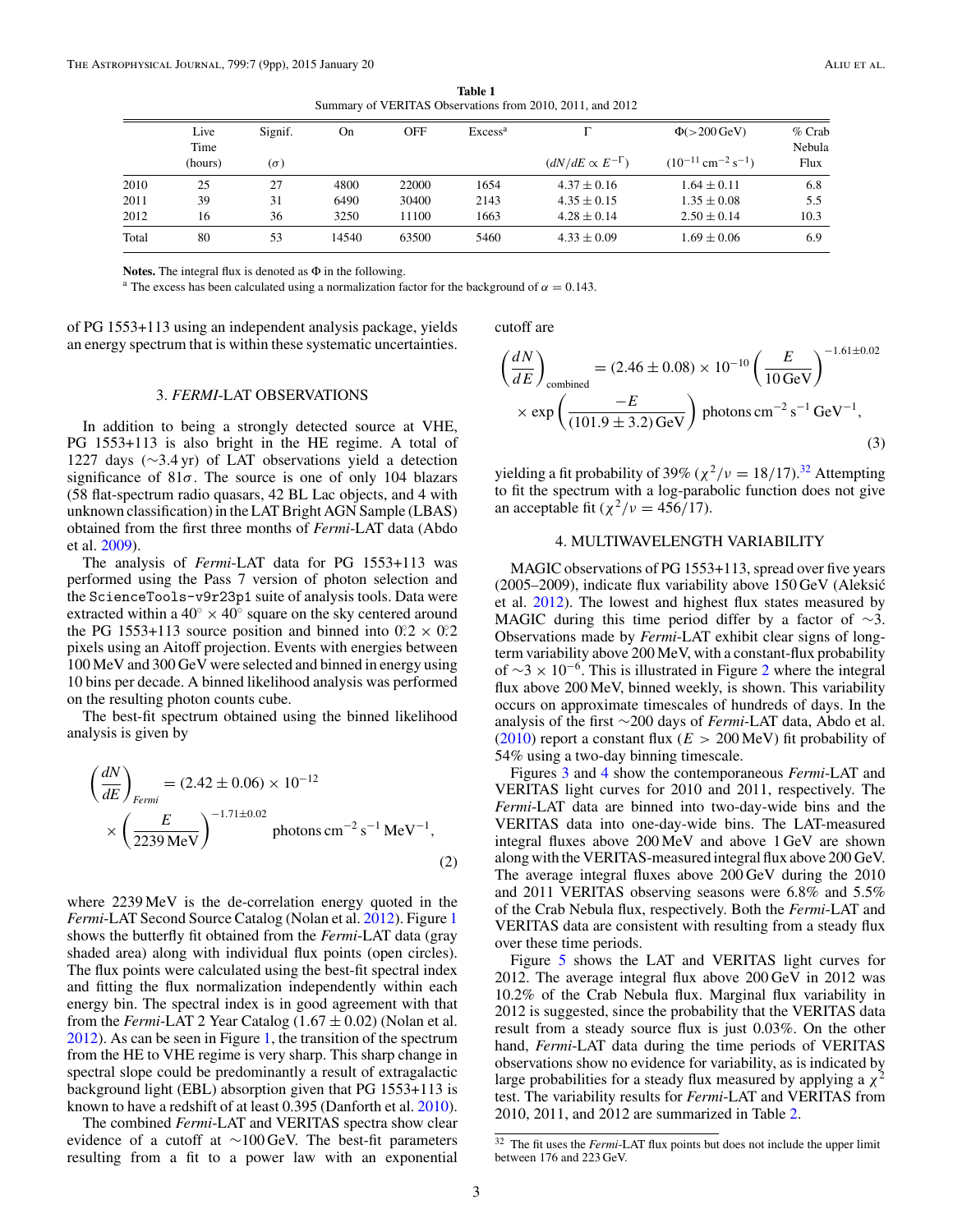<span id="page-4-0"></span>

**Figure 2.** *Fermi*-LAT PG 1553+113 weekly integral flux light curve above 200 MeV. The gray dashed, dotted, and solid lines indicate the time periods of VERITAS observations during 2010 (May 4–June 17), 2011 (February 28–July 4), and 2012 (March 15–June 24), respectively. The detailed VERITAS light curves and the corresponding observing dates can be seen from Figures 3[–5.](#page-6-0)



**Figure 3.** *Fermi*-LAT PG 1553+113 bi-daily flux light curve (2010) above 200 MeV (upper plot) and above 1 GeV (middle plot), in units of cm−<sup>2</sup> s−1, for the time periods contemporaneous with VERITAS observations and VERITAS daily integral flux light curve above 200 GeV (lower plot), in units of cm<sup>-2</sup> s<sup>-1</sup> (note, for space reasons we do not use notation of photons cm<sup>-2</sup> s<sup>-1</sup>). The upper and lower dashed lines indicate the integral fluxes above 200 GeV corresponding to 10% and 1% of the Crab Nebula flux, respectively. The black arrows in all light curves represent 2*σ* upper limits.

**Table 2** Summary of Average Fluxes from Contemporaneous Time Periods with *Fermi*-LAT and VERITAS Data in 2010, 2011, and 2012

| Year |                                                                                           | Fermi-LAT                           | <b>VERITAS</b>                                                                  |                              |                                                                                   |                                    |
|------|-------------------------------------------------------------------------------------------|-------------------------------------|---------------------------------------------------------------------------------|------------------------------|-----------------------------------------------------------------------------------|------------------------------------|
|      | $\Phi(\geqslant 0.2 \,\mathrm{GeV})$<br>$\times 10^{-8}$ cm <sup>-2</sup> s <sup>-1</sup> | <b>Steady Flux</b><br>Prob. $(\% )$ | $\Phi(\geq 1 \text{ GeV})$<br>$\times 10^{-8}$ cm <sup>-2</sup> s <sup>-1</sup> | Steady Flux<br>Prob. $(\% )$ | $\Phi \geq 200 \text{ GeV}$<br>$\times 10^{-11}$ cm <sup>-2</sup> s <sup>-1</sup> | <b>Steady Flux</b><br>Prob. $(\%)$ |
| 2010 | $3.84 \pm 0.59$                                                                           | 62.5                                | $1.39 \pm 0.26$                                                                 | 77.9                         | $1.70 \pm 0.11$                                                                   | 37.1                               |
| 2011 | $2.92 \pm 0.32$                                                                           | 77.7                                | $1.42 \pm 0.16$                                                                 | 99.7                         | $1.54 \pm 0.08$                                                                   | 6.4                                |
| 2012 | $3.77 \pm 0.34$                                                                           | 96.2                                | $1.83 \pm 0.19$                                                                 | 99.8                         | $2.42 \pm 0.14$                                                                   | 0.03                               |

The average flux measured by VERITAS during the 2012 observing season is clearly elevated with respect to the fluxes from the 2010 and 2011 observations. During 2012, the flux of PG 1553+113 reached 18% of the Crab Nebula flux (*>*200 GeV)—approximately a factor of three above the average flux between 2010 and 2011. Taking the full data set into consideration, the fit probability for a steady flux over the full three years of observations is  $\sim 10^{-6}$ . This provides strong evidence that PG 1553+113 is variable over timescales on the order of years. Similarly, observations by the MAGIC collaboration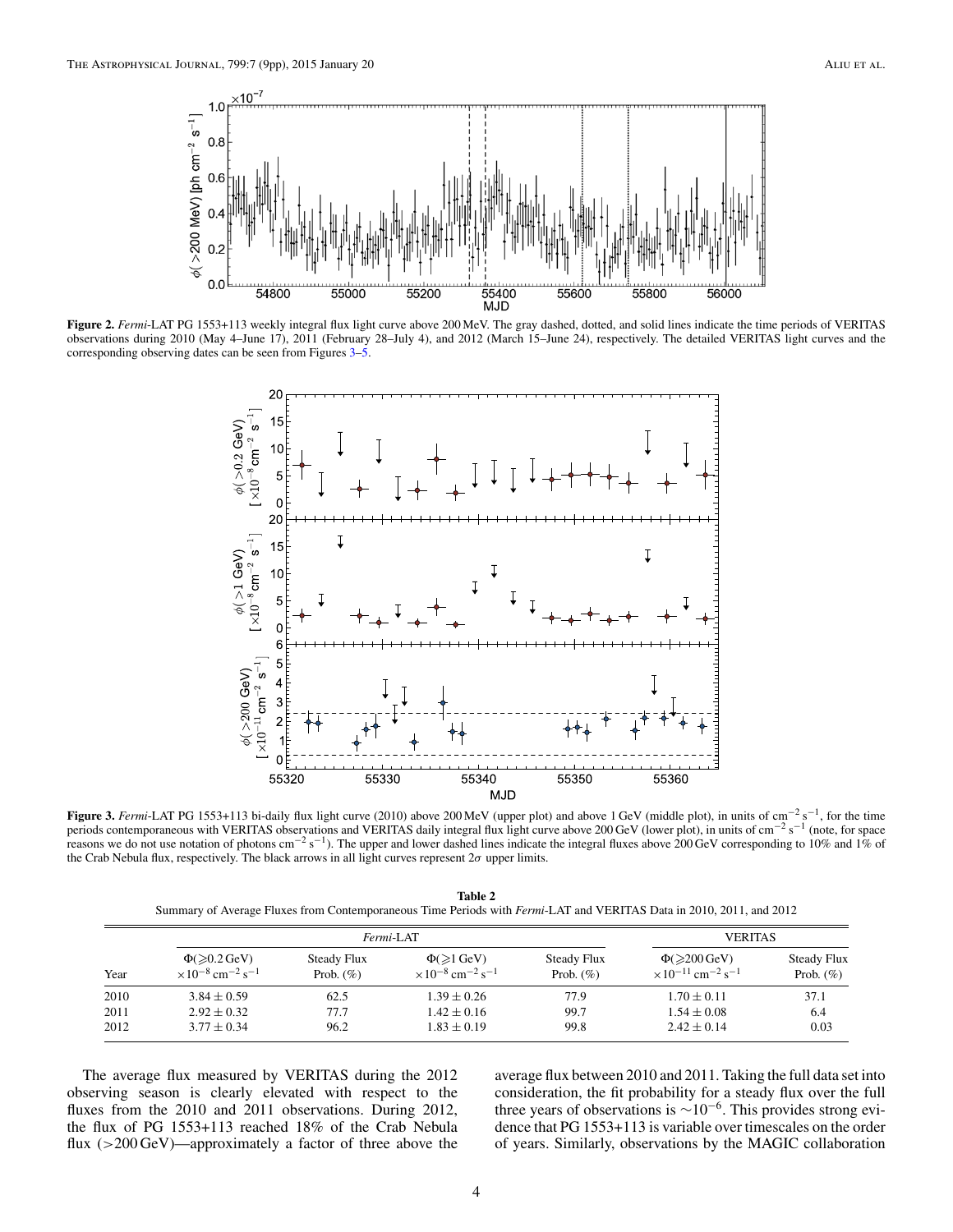<span id="page-5-0"></span>

**Figure 4.** *Fermi*-LAT PG 1553+113 bi-daily flux light curve (2011) above 200 MeV (upper plot) and 1 GeV (middle plot), in units of cm−<sup>2</sup> s−1, for the time periods contemporaneous with VERITAS observations, and VERITAS daily integral flux light curve above 200 GeV (lower plot), in units of cm−<sup>2</sup> s−1. The upper and lower dashed lines indicate the integral fluxes above 200 GeV corresponding to 10% and 1% of the Crab Nebula flux, respectively. The black arrows represent 2*σ* upper limits.

(Aleksić et al.  $2012$ ) show significant flux variations during the time period 2007, 2008 and 2009, with a high state during 2008. However, results reported from VERITAS observations also include contemporaneous *Fermi*-LAT fluxes, which do not exhibit flux variations at a similar level. It should be noted that despite the fact that the *Fermi*-LAT fluxes have only slightly larger statistical uncertainties (*Fermi*-LAT: 10–18% versus VERITAS: 5–6%), contemporaneous *Fermi*-LAT flux variations are not suggested by the data.

#### 5. CONSTRAINING THE REDSHIFT OF PG 1553+113

To date, no attempt at measuring the redshift of PG 1553+113 has been successful due to its featureless optical spectrum. The first measurement was attempted by Miller & Green  $(1983)$  using the *International Ultraviolet Explorer*, who reported the redshift to be  $z = 0.36$ . This measurement was later disputed as a spurious emission line from instrumental effects, misidentified as a Ly*α* line at *z* = 0*.*36 (Falomo & Treves [1990\)](#page-8-0). However, the use of this incorrect value can still be found in current literature. A variety of limits have been obtained using both optical and VHE observations (Table [3\)](#page-6-0). The two approaches are complementary to one another as the techniques utilizing optical spectra provide (in general) lower limits on the source redshift whereas VHE observations can be used to obtain upper limits. The following two subsections summarize the methods used to constrain the redshift of PG 1553+113.

#### *5.1. Optically Based Redshift Limits*

The Wide Field Planetary Camera 2 (WFPC2), on board the *HST*, was used to survey 132 BL Lac objects (Urry et al. [2000\)](#page-9-0). This survey demonstrated that apart from having highly active nuclei, these objects appear to be typically hosted by elliptical galaxies. The distribution of *R*-band absolute magnitudes (*MR*) for the host galaxies is well fit by a Gaussian distribution with a mean  $M_R = -22.8$  and standard deviation  $\sigma = 0.5$ (Sbarufatti et al. [2005\)](#page-9-0). Given their intrinsic similarities, the apparent magnitudes  $(m_R)$  of BL Lac host galaxies can be used to obtain their redshifts. The average difference between these photometric redshift measurements and those obtained spectroscopically is  $\Delta z = 0.01 \pm 0.05$  (rms) (Sbarufatti et al. [2005\)](#page-9-0).

If the host galaxy is not detected, then a lower limit on  $m_R$  (upper limit on the luminosity) can be used to obtain a lower limit on the source redshift. This technique was used by Sbarufatti et al. [\(2005\)](#page-9-0) who calculated a lower limit on the host galaxy apparent magnitude of PG 1553+113 of  $m_R > 21.6$ , corresponding to a redshift lower limit of *z >* 0*.*78. In deriving their limit on  $m_R$ , Sbarufatti et al. [\(2005\)](#page-9-0) assumed the dominant source of error was statistical. This was later revisited by Treves et al. [\(2007\)](#page-9-0), who showed that systematic effects cannot be ignored. Taking this into consideration, Treves et al. [\(2007\)](#page-9-0) calculated a lower limit on the apparent magnitude of  $m_R$  > 18*.07* and a redshift lower limit of  $z$  > 0.25.

Another approach to constraining BL Lac redshifts, which also utilizes the standard-candle nature of the host galaxies,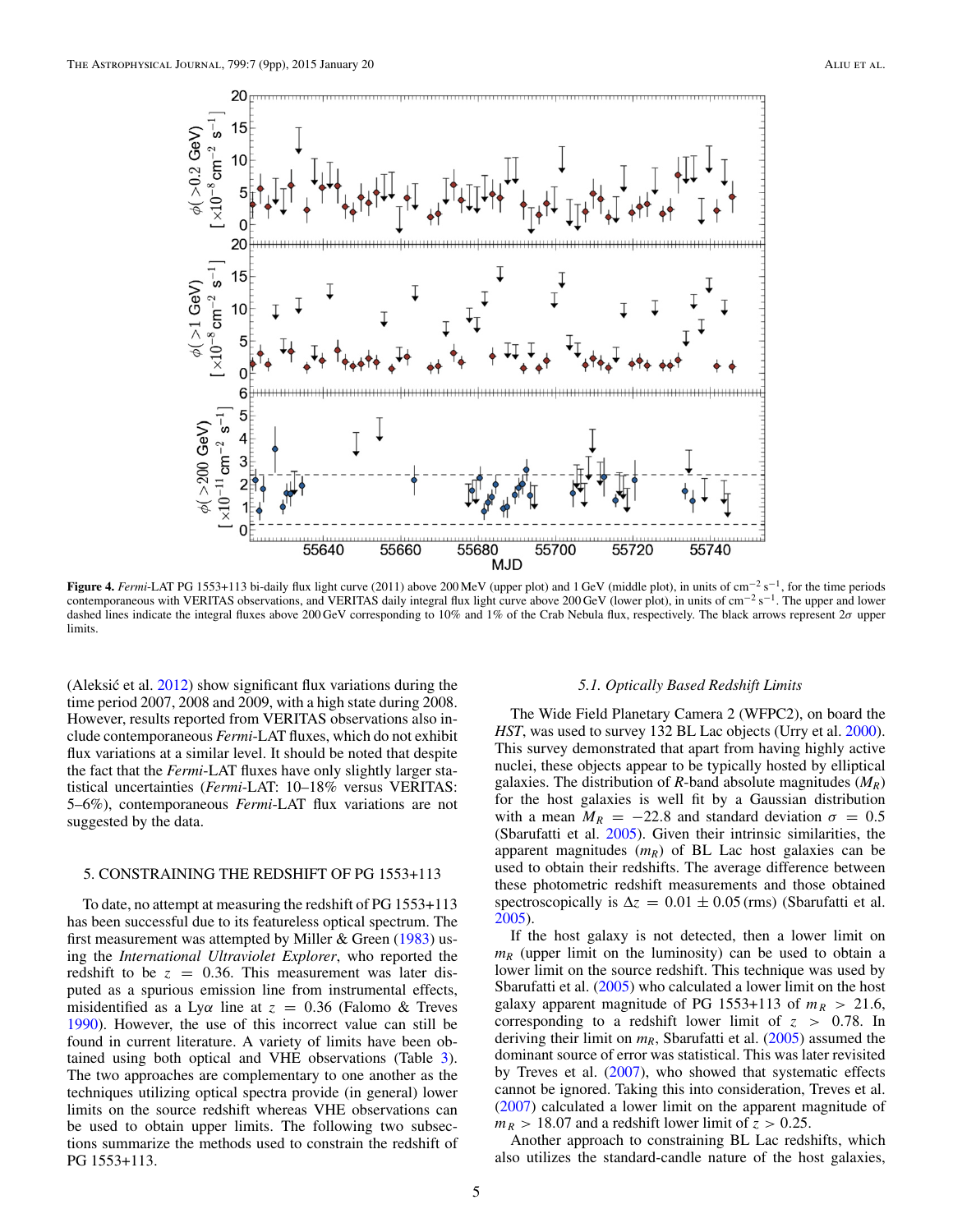<span id="page-6-0"></span>

**Figure 5.** *Fermi*-LAT PG 1553+113 bi-daily flux light curve (2012) above 200 MeV (upper plot) and 1 GeV (middle plot), in units of cm−<sup>2</sup> s−1, for the time periods contemporaneous with VERITAS observations, and VERITAS daily integral flux light curve above 200 GeV (lower plot), in units of cm<sup>-2</sup> s<sup>-1</sup>. The upper and lower dashed lines indicate the integral fluxes above 200 GeV corresponding to 10% and 1% of the Crab Nebula flux, respectively. The black arrows represent 2*σ* upper limits.

| Summary of Redshift Constraints for PG 1553+113 |                          |                       |                              |  |  |
|-------------------------------------------------|--------------------------|-----------------------|------------------------------|--|--|
| Waveband                                        | Technique                | Redshift Limit        | Reference                    |  |  |
| Optical                                         | $m_R > 21.60$            | 0.78 < z              | Sbarufatti et al. (2005)     |  |  |
| <b>VHE</b>                                      | $\Gamma_{\rm int} > 1.5$ | z < 0.74              | Aharonian et al. (2006a)     |  |  |
| Optical                                         | $EW_{min}$               | 0.09 < z              | Sbarufatti et al. (2006)     |  |  |
| <b>VHE</b>                                      | $\Gamma_{\rm int} > 1.5$ | z < 0.74              | Albert et al. (2007)         |  |  |
| <b>VHE</b>                                      | $\Gamma_{\rm int} > 1.5$ | z < 0.69              | Mazin & Goebel $(2007)$      |  |  |
| <b>VHE</b>                                      | <b>VHE Pileup</b>        | z < 0.42              | Mazin & Goebel $(2007)$      |  |  |
| Optical                                         | $m_R > 18.07$            | $0.25 \leq z$         | Treves et al. $(2007)$       |  |  |
| <b>VHE</b>                                      | $\Gamma_{\rm int} > 1.5$ | z < 0.69              | Aharonian et al. (2008)      |  |  |
| <b>VHE</b>                                      | $\Gamma_{\rm int} > 1.5$ | z < 0.67              | Prandini et al. (2009)       |  |  |
| <b>VHE</b>                                      | <b>VHE Pileup</b>        | z < 0.58              | Prandini et al. (2009)       |  |  |
| <b>UV</b>                                       | IGM Absorp.              | $0.395 < z \leq 0.58$ | Danforth et al. (2010)       |  |  |
| <b>VHE</b>                                      | <b>Exponential Rise</b>  | z < 0.62              | This work (EBL evolution)    |  |  |
| <b>VHE</b>                                      | <b>Exponential Rise</b>  | z < 0.53              | This work (no EBL evolution) |  |  |

**Table 3**

**Notes.** Column 1: observation waveband used for redshift constraint. Column 2: technique used for redshift constraint. Column 3: calculated redshift limit. Column 4: journal reference.

assumes that the optical spectrum of the BL Lac object consists of two components—nonthermal emission from the nucleus distributed as a power law and a thermal component from the host galaxy (Sbarufatti et al. [2006;](#page-9-0) Finke et al. [2008\)](#page-8-0). Depending on the nucleus-to-host flux ratio, the optical spectrum may be dominated by the featureless nonthermal emission from the nucleus or by the spectral signature of the host galaxy. This ratio is therefore related to the equivalent width of a given spectral absorption line. The nucleus-to-host flux ratio is also

related to the apparent magnitude of the nucleus through the assumption that the absolute magnitude of the host galaxy can be approximated using a mean value as discussed above (i.e.,  $M_R \approx -22.8$ ).

In the absence of detectable absorption or emission lines from optical observations of the host galaxy, the minimum detectable equivalent width  $(EW_{min})$  is used to constrain the source redshift. The expected redshift dependence of the nucleus-to-host flux ratio at a fixed wavelength differs when using EW<sub>min</sub> or the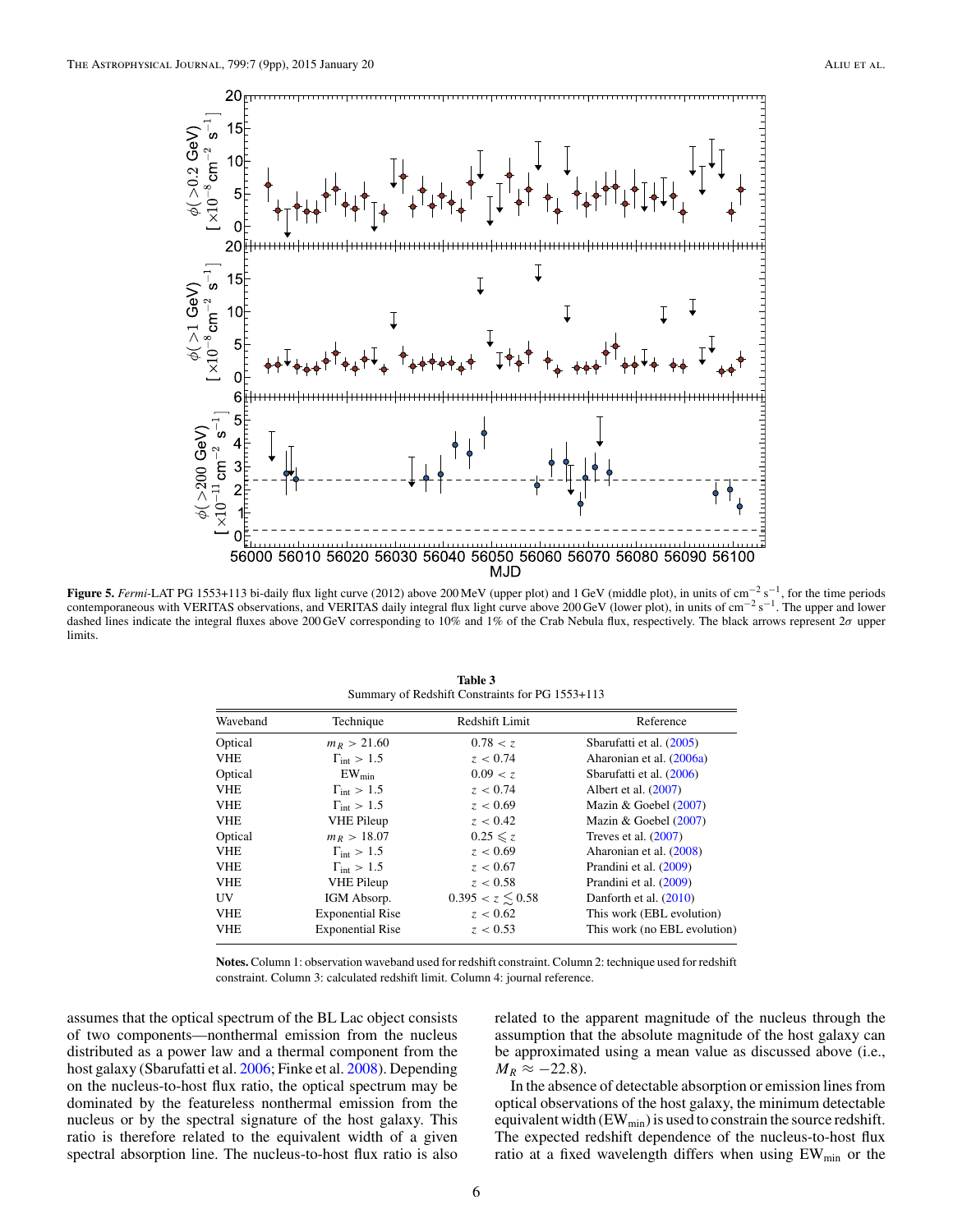apparent magnitude of the nucleus. The nucleus-to-host flux ratio calculated at a particular redshift using the apparent magnitude must be greater than or equal to the flux ratio calculated at the same redshift using  $EW_{min}$ . If this were not the case, the equivalent width of a given spectral feature in the host galaxy would exceed EW<sub>min</sub>, thereby making it detectable. Using this technique, Sbarufatti et al. [\(2006\)](#page-9-0) placed a lower limit on the redshift of PG 1553+113 of *z >* 0*.*09.

Interstellar (in the host galaxy) and intergalactic absorption features present in spectra can also be used to place lower limits on source redshifts. This technique was recently performed on PG 1553+113 observations using the *HST* COS (Danforth et al. [2010\)](#page-8-0), utilizing spectral absorption features over the wavelength range  $1135 \text{ Å} < \lambda < 1795 \text{ Å}$ . Based on a Ly $\alpha$ +O VI absorber, Danforth et al.  $(2010)$  find a lower limit of  $z > 0.395$ , with a somewhat larger lower limit of *z >* 0*.*433 being found from a single weak Ly*α* line detection. The existing COS data are sensitive to Ly*α* absorbers with redshifts *z <* 0*.*47. However, Danforth et al. [\(2010\)](#page-8-0) present statistical arguments for a 1*σ* upper limit on the redshift of  $z \le 0.58$  based on the lack of detection of Ly*β* lines at redshifts *z >* 0*.*4. Assuming the validity of these arguments, the most current constraints on PG 1553+113 place its redshift in the range of  $0.395 < z \leq 0.58$ .

### *5.2. VHE-based Redshift Limits*

The use of VHE gamma-ray spectra to constrain the redshifts of blazars exploits the fact that VHE gamma rays, as they traverse cosmological distances, may produce  $e^+e^-$  pairs through their interaction with the diffuse infrared to ultraviolet wavelength photons of the EBL. The amount of VHE gamma-ray absorption depends on the redshift of the source in question and the spectral energy distribution (SED) of the EBL. For blazars with well-measured redshifts, the intrinsic VHE spectrum can be calculated by assuming an EBL scenario, calculating the *γ* $V$ <sup>H</sup>EBL optical depth,  $\tau(E_\gamma)$ , as a function of gamma-ray energy,  $E_\gamma$ , and then applying a correction factor of  $e^{\tau(E_\gamma)}$  to the observed flux in each energy bin.

For blazars with unknown redshifts, the optical depth over a range of redshifts can be calculated using a background-light SED constituting a lower limit on the EBL. This in turn provides a lower limit on the gamma-ray absorption at each redshift. The absorption increases with both redshift and gamma-ray energy. For sufficiently high redshifts, the calculated intrinsic VHE spectrum may take on an unphysical shape. Namely, it may exhibit a statistically significant exponential rise in flux with energy (Dwek & Krennrich [2005\)](#page-8-0), as determined by using the F-test to calculate the probability that a reduction in chi-square of the fit due to the inclusion of an exponential rise with energy exceeds the value which can be attributed to random fluctuations in the data (denoted as Exponential Rise in Table [3\)](#page-6-0). Such spectral features are inconsistent with standard synchrotron self-Compton (Maraschi et al. [1992;](#page-8-0) Bloom & Marscher [1996\)](#page-8-0) and external inverse-Compton (Dermer & Schlickeiser [1993;](#page-8-0) Sikora et al. [1994\)](#page-9-0) models of blazars. It can therefore be concluded that the calculated gamma-ray absorption in these cases is too large and, consequently, the assumed redshift must be too large. In this way, an upper limit on the redshift of a particular VHE blazar can be obtained.

Another simpler approach is to calculate the de-absorbed spectrum and place a cut on the hardest (minimum) "acceptable" value for the intrinsic VHE spectral index, thereby constraining the maximum redshift. This value can be motivated by theoretical arguments (Aharonian et al. [2006b\)](#page-8-0) (e.g., Γint *<* 1*.*5)



**Figure 6.** High-energy (open circle data points) and VHE (filled circle data points) intrinsic spectrum for PG 1553+113 assuming the EBL model of Kneiske & Dole [\(2010\)](#page-8-0) and a redshift of  $z = 0.53$ . The solid curve represents the best fit to the intrinsic VHE spectrum using a power law with an exponential rise and was the fit used to set the upper limit on the source redshift. The dashed curve shows the best fit to the intrinsic spectrum covering the full energy range of *Fermi*-LAT and VERITAS.

or from observations of the source at lower energies where EBL attenuation is negligible (Georganopoulos et al. [2010\)](#page-8-0) (e.g.,  $\Gamma_{\text{int}} < \Gamma_{\text{LAT}}$ ).

The VERITAS spectrum presented in Figure [1](#page-2-0) was used to place an upper limit on the redshift of PG 1553+113. The technique used follows that described above in which the redshift is increased until a statistically significant exponential rise in the intrinsic spectrum is present. The EBL SED of Kneiske  $\&$  Dole [\(2010\)](#page-8-0) was used, which reproduces the EBL flux lower limits obtained from galaxy counts. As such, it represents a lower limit on the EBL and the minimum amount of EBL absorption for gamma rays. The resulting upper limit on the redshift is therefore conservative given that stronger EBL absorption will introduce an exponential rise in the intrinsic VHE spectrum at lower redshifts.

The statistical significance of the exponential rise in the intrinsic spectrum was calculated using the F-test, following the prescription described in Dwek & Krennrich [\(2005\)](#page-8-0). The 95% confidence level redshift upper limit obtained from the VERITAS spectrum is  $z \le 0.53$ . The resulting intrinsic spectrum for this maximum redshift is shown in Figure  $6$ , along with the de-absorbed *Fermi*-LAT spectrum. Note that while the *Fermi*-LAT spectrum has been de-absorbed, it was not used to constrain the source redshift. As can be seen from the fit to the full spectrum in Figure 6 (dashed curve), a power law with an exponential rise is not sufficient to describe the quickly rising VHE flux over such a broad energy range. Due to possible systematic uncertainties in the relative energy and flux calibration between the Fermi-LAT and the VERITAS data and the fact that the Fermi-LAT data are not strictly contemporaneous, we use only the VERITAS data for constraining the redshift.

There is one correction that must be applied to the redshift upper limit calculated above. The EBL consists of the collective emission from galaxies and AGN over the history of the Universe. As a result, the intensity and (to a lesser degree) the shape of the EBL evolve with redshift, reflecting the evolution of the source populations producing this cosmic radiation (e.g., Franceschini et al. [2008\)](#page-8-0). It is important to take into account the evolution of the EBL when calculating the absorption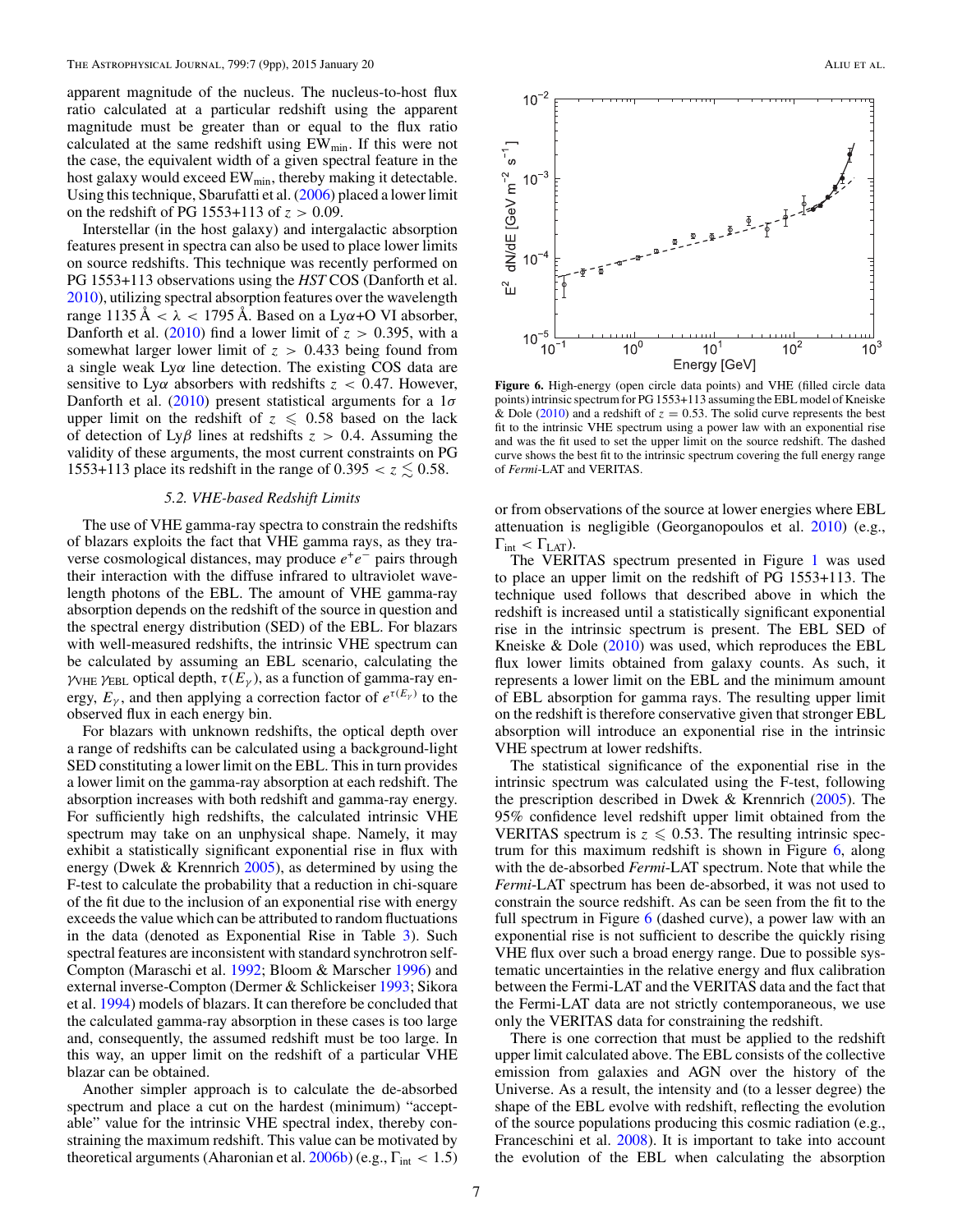<span id="page-8-0"></span>of gamma rays produced by distant sources. Failure to account for EBL evolution will result in an overestimation of the gammaray attenuation—reaching the ∼10% level at a redshift of *z* = 0*.*2 (Raue & Mazin [2008\)](#page-9-0).

In the approach of Kneiske  $&$  Dole (2010), the evolution of the EBL is described using a simple stellar population model, dependent on different stellar masses, whose evolution is governed by the input comoving star formation rate density (with units of  $M_{\odot}$  Mpc<sup>-3</sup> yr<sup>-1</sup>). Reconstructed EBL SEDs at redshifts of *z* = 0*.*0*,* 0*.*1*,* 0*.*2*,* 0*.*3*,* 0*.*8*,* and 2*.*0 are presented, but it is the EBL SED at  $z = 0$  that is most often used when calculating the gamma-ray optical depth. Incorporating the evolutionary model of the EBL into the gamma-ray optical depth calculation requires a detailed knowledge of the developed EBL model as a function of redshift.

A simple approach incorporating the evolution of the EBL into the calculation of the gamma-ray optical depth is to introduce a correction factor into the EBL photon number density scaling with redshift. If the sources contributing to the EBL were to completely shut off (i.e., no new photons were created) at a redshift,  $z = z'$ , the EBL photon number density would scale as  $n(\epsilon, z) \propto (1 + z)^3$ , where  $\epsilon$  is the EBL photon energy, between the redshifts of  $z = 0$  and  $z = z'$ . When one calculates the gamma-ray opacity for a redshift of, e.g,  $z = 0.1$ , and ignores the evolution of the EBL, the inherent assumption is that there were no additional contributions to the EBL between  $z = 0.1$  and  $z = 0$ , and the EBL photon number density at  $z = 0.1$  is therefore  $n(\epsilon, 0.1) = n(\epsilon, 0)(1 + 0.1)^3$ .

If, however, one assumes that galaxies between redshifts of  $z = 0.1$  and  $z = 0$  are contributing to the EBL, the increase in the photon number density with redshift will scale more slowly than  $(1+z)^3$ . To account for this, an evolutionary factor,  $f_{\text{evo}}$ , can be introduced such that the EBL photon number density scales as  $n(\epsilon, z) \propto (1 + z)^{3 - f_{\text{evo}}}$ . The appropriate value for  $f_{\text{evo}}$  can be determined by comparing the predicted EBL evolution with more detailed evolutionary models (e.g., Kneiske et al. (2002) and Primack et al. [2005\)](#page-9-0). Raue & Mazin [\(2008\)](#page-9-0) have shown that a number density scaling correction factor of  $f_{\text{evo}} = 1.2$  yields a redshift evolution in good agreement with the more detailed models of Kneiske et al. (2002) and Primack et al. [\(2005\)](#page-9-0), out to a redshift of  $z \sim 0.7$ .

When accounting for EBL evolution using the approach described above, the 95% confidence level upper limit on the redshift of PG  $1553+113$  is  $z \le 0.62$ .

In summary the redshift upper limit calculation given here is very conservative as it uses a much improved VHE spectrum of PG1553+113 and a method with minimal assumptions about the source spectrum. Furthermore, we use the minimally required EBL from Kneiske  $& Dole (2010)$  consistent with lower limits from galaxy counts, whereas a previously published redshift upper limit from VHE observations used a higher EBL (see Mazin & Goebel 2007). And finally, we show the effects of potential EBL evolution on the redshift upper limit.

#### 6. DISCUSSION AND CONCLUSIONS

PG 1553+113 was observed by VERITAS between 2010 May and 2012 June for a total of 95 hr resulting in a lifetime of 80 hr. The time-averaged flux measured in 2012 was elevated with respect to the fluxes from 2010 and 2011 by a factor of 1.5 and 1.9, respectively. There is evidence for VHE variability within the 2012 observing season, with the integral flux above 200 GeV reaching as high as 18% of the Crab Nebula flux. The fluxes measured by *Fermi*-LAT above 200 MeV and 1 GeV show no

evidence of variability over the time periods contemporaneous with VERITAS observations.

The reconstructed VERITAS spectrum is soft—with a spectral index of  $\Gamma = 4.33 \pm 0.09$  — while the spectrum measured by the *Fermi*-LAT is hard—having a spectral index of  $\Gamma = 1.71 \pm 0.02$ . The combined spectrum is well fit by a power law with an exponential cutoff whose spectral index and cutoff energy are  $\Gamma = 1.61 \pm 0.02$  and  $E_{\text{cut}} = 101.9 \pm 3.2$  GeV, respectively.

The allowable redshift range of PG 1553+113 has narrowed considerably over the last several years, and with these new results presented here using the VERITAS energy spectrum combined with most conservative assumptions about the EBL and the intrinsic source spectrum, robust upper limits are now available. Neglecting EBL evolution, the limits obtained from this work place PG 1553+113 at a redshift of  $z \le 0.53$ . When EBL evolution is included, the redshift upper limits could be as high as  $z \leqslant 0.62$ . Including the lower limit from Danforth et al. (2010) yields an allowable redshift range of 0.4  $\le z \le 0.6$ . If a definitive measurement for the redshift of PG 1553+113 is obtained, and the value indeed turns out to be as large as expected, the source will prove to be an important probe for studying the EBL and its evolution.

The VERITAS Collaboration is grateful to Trevor Weekes for his seminal contributions and leadership in the field of VHE gamma-ray astrophysics, which made this study possible. This research is supported by grants from the U.S. Department of Energy Office of Science, the U.S. National Science Foundation and the Smithsonian Institution, by NSERC in Canada, by Science Foundation Ireland (SFI 10*/*RFP*/*AST2748) and by STFC in the U.K. We acknowledge the excellent work of the technical support staff at the Fred Lawrence Whipple Observatory and at the collaborating institutions in the construction and operation of the instrument.

#### REFERENCES

- Abdo, A. A., Ackermann, M., Ajello, M., et al. 2009, [ApJ,](http://dx.doi.org/10.1088/0004-637X/700/1/597) [700, 597](http://adsabs.harvard.edu/abs/2009ApJ...700..597A)
- Abdo, A. A., Ackermann, M., Ajello, M., et al. 2010, [ApJ,](http://dx.doi.org/10.1088/0004-637X/708/2/1310) [708, 1310](http://adsabs.harvard.edu/abs/2010ApJ...708.1310A)
- Acciari, V., Beilicke, M., Blaylock, G., et al. 2008, [ApJ,](http://dx.doi.org/10.1086/587736) [679, 1427](http://adsabs.harvard.edu/abs/2008ApJ...679.1427A)
- Aharonian, F., Akhperjanian, A. G., Barres de Almeida, U., et al. 2008, [A&A,](http://dx.doi.org/10.1051/0004-6361:20078603) [477, 481](http://adsabs.harvard.edu/abs/2008A&A...477..481A)
- Aharonian, F., Akhperjanian, A. G., Bazer-Bachi, A. R., et al. 2006a, [A&A,](http://dx.doi.org/10.1051/0004-6361:200600010) [448, L19](http://adsabs.harvard.edu/abs/2006A&A...448L..19A)
- Aharonian, F., Akhperjanian, A. G., Bazer-Bachi, A. R., et al. 2006b, [Natur,](http://dx.doi.org/10.1038/nature04680) [440, 1018](http://adsabs.harvard.edu/abs/2006Natur.440.1018A)
- Albert, J., Aliu, E., Anderhub, H., et al. 2007, [ApJL,](http://dx.doi.org/10.1086/511384) [654, L119](http://adsabs.harvard.edu/abs/2007ApJ...654L.119A)
- Aleksić, J., Alvarez, E. A., Antonelli, L. A., et al. 2012, *[ApJ,](http://dx.doi.org/10.1088/0004-637X/748/1/46) [748, 46](http://adsabs.harvard.edu/abs/2012ApJ...748...46A)*
- Beckmann, V., Wolter, A., Celotti, A., et al. 2002, [A&A,](http://dx.doi.org/10.1051/0004-6361:20011752) [383, 410](http://adsabs.harvard.edu/abs/2002A&A...383..410B)
- Bloom, S. D., & Marscher, A. P. 1996, [ApJ,](http://dx.doi.org/10.1086/177092) [461, 657](http://adsabs.harvard.edu/abs/1996ApJ...461..657B)
- Danforth, C. W., Keeney, B. A., Stocke, J. T., Shull, J. M., & Yao, Y. 2010, [ApJ,](http://dx.doi.org/10.1088/0004-637X/720/1/976) [720, 976](http://adsabs.harvard.edu/abs/2010ApJ...720..976D)
- Dermer, C. D., & Schlickeiser, R. 1993, [ApJ,](http://dx.doi.org/10.1086/173251) [416, 458](http://adsabs.harvard.edu/abs/1993ApJ...416..458D)
- Dwek, E., & Krennrich, F. 2005, [ApJ,](http://dx.doi.org/10.1086/426010) [618, 657](http://adsabs.harvard.edu/abs/2005ApJ...618..657D)
- Falomo, R., Scarpa, R., & Bersanelli, M. 1994, [ApJS,](http://dx.doi.org/10.1086/192048) [93, 125](http://adsabs.harvard.edu/abs/1994ApJS...93..125F)
- Falomo, R., & Treves, A. 1990, [PASP,](http://dx.doi.org/10.1086/132740) [102, 1120](http://adsabs.harvard.edu/abs/1990PASP..102.1120F)
- Finke, J. D., Shields, J. C., Böttcher, M., & Basu, S. 2008, [A&A,](http://dx.doi.org/10.1051/0004-6361:20078492) [477, 513](http://adsabs.harvard.edu/abs/2008A&A...477..513F)
- Franceschini, A., Rodighiero, G., & Vaccari, M. 2008, [A&A,](http://dx.doi.org/10.1051/0004-6361:200809691) [487, 837](http://adsabs.harvard.edu/abs/2008A&A...487..837F)
- Georganopoulos, M., Finke, J. D., & Reyes, L. C. 2010, [ApJL,](http://dx.doi.org/10.1088/2041-8205/714/1/L157) [714, L157](http://adsabs.harvard.edu/abs/2010ApJ...714L.157G)
- Giommi, P., Ansari, S. G., & Micol, A. 1995, A&AS, [109, 267](http://adsabs.harvard.edu/abs/1995A&AS..109..267G)
- Green, R. F., Schmidt, M., & Liebert, J. 1986, [ApJS,](http://dx.doi.org/10.1086/191115) [61, 305](http://adsabs.harvard.edu/abs/1986ApJS...61..305G)
- Kieda, D., et al. 2013, arXiv[:1308.4849](http://www.arxiv.org/abs/1308.4849)
- Kneiske, T. M., & Dole, H. 2010, [A&A,](http://dx.doi.org/10.1051/0004-6361/200912000) [515, 19](http://adsabs.harvard.edu/abs/2010A&A...515A..19K)
- Kneiske, T. M., Mannheim, K., & Hartmann, D. H. 2002, [A&A,](http://dx.doi.org/10.1051/0004-6361:20020211) [386, 1](http://adsabs.harvard.edu/abs/2002A&A...386....1K) Li, T., & Ma, Y. 1983, [ApJ,](http://dx.doi.org/10.1086/161295) [272, 317](http://adsabs.harvard.edu/abs/1983ApJ...272..317L)
- 

- Maraschi, L., Ghisellini, G., & Celotti, A. 1992, [ApJL,](http://dx.doi.org/10.1086/186531) [397, L5](http://adsabs.harvard.edu/abs/1992ApJ...397L...5M)
- Mazin, D., & Goebel, F. 2007, [ApJL,](http://dx.doi.org/10.1086/511751) [655, L13](http://adsabs.harvard.edu/abs/2007ApJ...655L..13M)

Madhavan, A. 2013, PhD thesis, Iowa State Univ.